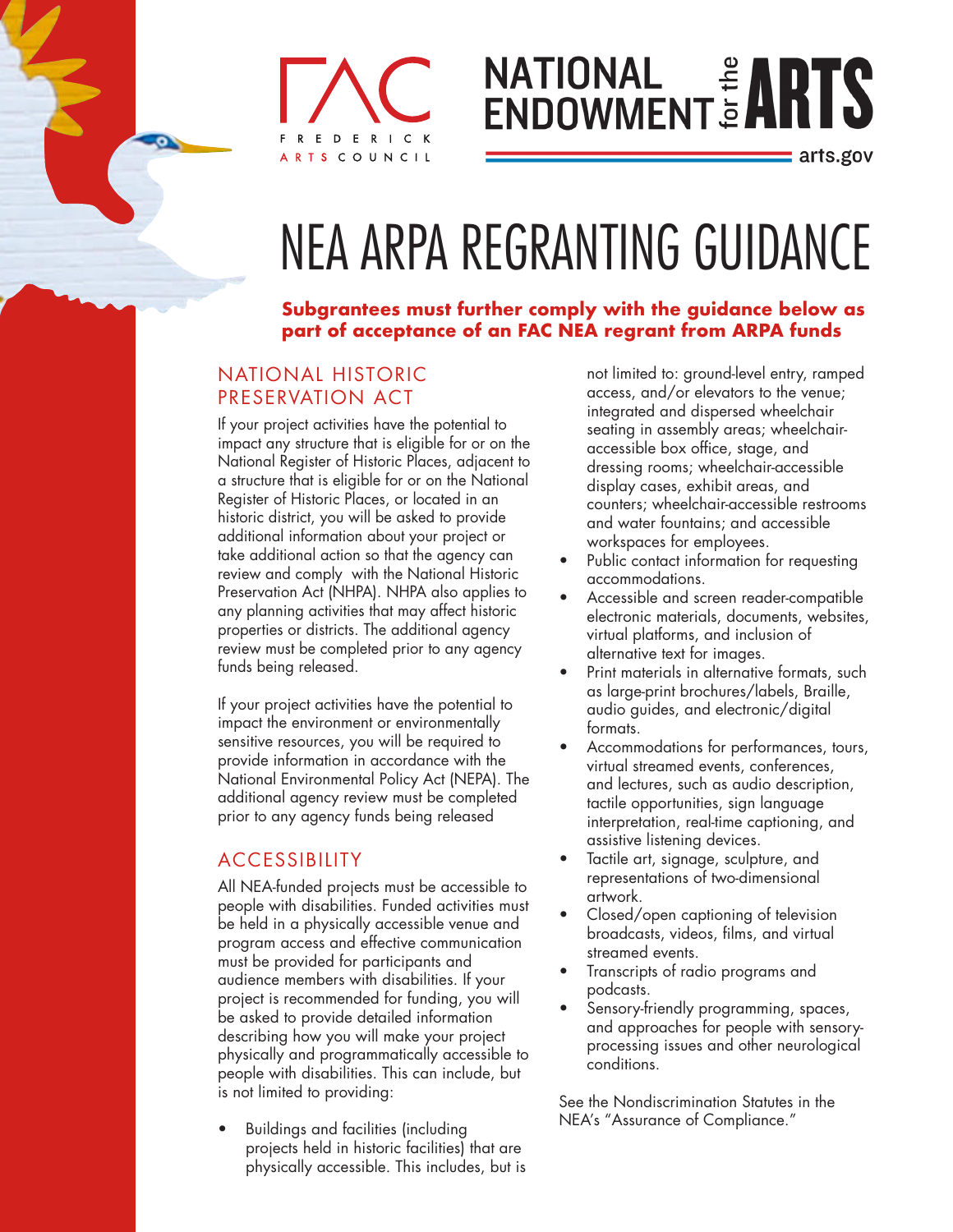

For technical assistance on how to make your project accessible see the NEA's Accessibility Resources.

#### CHANGES IN PROJECTS

Applicants must notify the FAC of any significant changes in their project that occur after they have submitted their application immediately. If the project or the organization's capacity changes significantly before an award is made, the FAC may revise or withdraw the funding recommendation.

Grantees are expected to carry out a project that is consistent with the proposal that was approved for funding by the FAC. If changes in the project are required, the grantee must submit a request with justification for the change(s) through an electronic communication to info@frederickartscouncil.org for review by the NEA ARPA Grant Committee. Approval is not guaranteed.

#### PROJECT REPORTING AND EVALUATION

Organizations must submit an acceptable Final Report. Final report template will be provided.

We ask all applicants to define what they would like to achieve, how they will evaluate the degree to which it is achieved, and, upon completion of the project, what they have learned from their experiences. When a grant is completed, you must submit a final report and answer questions detailing your accomplishments, who benefited, and the resulting impact of your project as well as list the involvement of key partners, funders, and artists.

Beyond the reporting requirements for all grantees, selected grantees will be asked to assist in the collection of additional information that can help the NEA determine the degree to which agency objectives were achieved. You may be required to provide evidence of project accomplishments including, but not limited to, work samples, community action plans, cultural asset studies, programs, reviews, relevant news clippings, and playbills. Remember that you are required to maintain project documentation for three years following submission of your final reports.

#### Implementation of Title 2 CFR Part 200 Uniform Administrative Requirements, Cost Principles, and Audit Requirements for Federal Awards

This guidance from the federal government's Office of Management and Budget (OMB) establishes clarity and consistency of the pre- and post-award requirements applicable to federal grantees. Under the authority listed above, the NEA adopts the OMB Guidance in 2 CFR part 200 under §3255.1 Adoption of 2 CFR Part 200. This part gives regulatory effect to the OMB guidance and supplements the guidance as needed for the NEA.

#### GENERAL TERMS & CONDITIONS

Federal and agency requirements that relate to grants awarded by the NEA are highlighted in our General Terms & Conditions (GTC). The GTC incorporates the adoption of 2 CFR Part 200 by reference. The document also explicitly identifies where the NEA has selected options offered in the regulation, such as budget waivers and requirements for use of program income. It also includes agency requirements for cost share/matching funds, reporting requirements, amendment processes, and termination actions.

#### LEGAL REQUIREMENTS:

NOTE: The list below highlights some of the significant legal requirements that may apply to an applicant or grantee, however, it is not exhaustive. More information regarding these and other legal requirements may be found at Appendix A of our General Terms & Conditions which sets forth the National Policy and Other Legal Requirements, Statutes, and Regulations that Govern Your Award. There may be other applicable legal requirements that are not listed here.

*By law, the Frederick Arts Council may support only those organizations that:*

Are tax-exempt. Organizations qualifying for this status must meet the following criteria:

1. No part of net earnings may benefit a private stockholder or individual.

2. Donations to the organization must be allowable as a charitable contribution under Section 170(c) of the Internal Revenue Code of 1954, as amended.

For further information, go to the Internal Revenue Service's (IRS) website.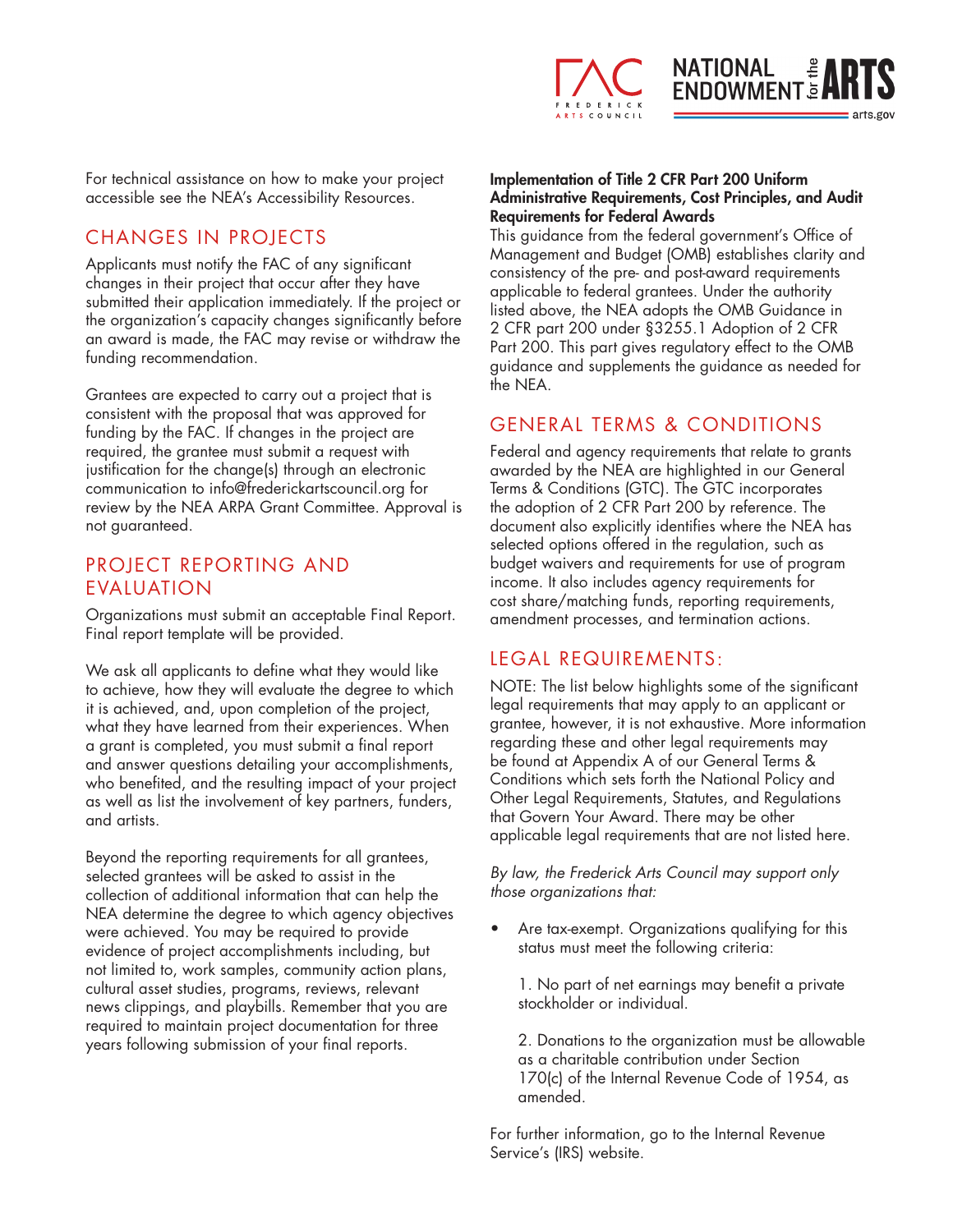

Organizations who have had their IRS status revoked are not eligible for the NEA Frederick Arts Council's support. It is your responsibility to ensure that your status is current at the time of the application and throughout the life of your award. Additionally, projects must comply with the following best practices:

- Compensate all professional performers and related or supporting professional personnel on National Endowment for the Arts-supported projects at no less than the prevailing minimum compensation. (This requirement is in accordance with regulations that have been issued by the Secretary of Labor in 29 C.F.R. Part 505. This part does not provide information on specific compensation levels.)
- Ensure that no part of any NEA Frederick Arts Council-supported project will be performed or engaged in under working conditions which are unsanitary or hazardous or dangerous to the health and safety of the employees involved.

*Some legal requirements apply to every applicant, for example:*

• Compliance with the federal requirements that are outlined in the Assurance of Compliance below.

Debarment and Suspension procedures. The applicant must comply with the record keeping and other requirements set forth in Subpart C of 2 CFR 180, as adopted by the Arts Endowment in 2 CFR Part 3254. Failure to comply may result in the debarment or suspension of the grantee and the National Endowment for the Arts suspending, terminating and/or recovering funds.

Federal Debt Status (OMB Circular A-129). Processing of applications will be suspended when applicants are delinquent on federal tax or non-tax debts, including judgment liens against property for a debt to the federal government. An organization's debt status is displayed in the System for Award Management (SAM). New awards will not be made if an applicant is still in debt status as of September 1.

Labor Standards (29 C.F.R. pt 505). If a grant is awarded, the grantee must comply with the standards set out in Labor Standards on Projects or Productions Assisted by Grants from the National Endowments for the Arts and Humanities. The Drug-Free Workplace Act of 1988 (41 U.S.C. 701 et seq. and 2 C.F.R. Part 3256). The grantee is required to publish a statement regarding its drug-free workplace program as well as comply with other requirements.

Some legal requirements apply depending upon what the grant is funding, for example:

If your grant award is over \$2,000 and involves the construction, alteration, or repair of public buildings or public works, it must contain a clause setting forth the minimum wages to be paid to laborers and mechanics employed under the contract in accordance with The Davis-Bacon and Related Acts (DBRA).

Some legal requirements apply depending upon who the Applicant is, for example:

The Native American Graves Protection and Repatriation Act of 1990 (25 U.S.C. 3001 et seq.) – which applies to any organization that controls or possesses Native American human remains and associated funerary objects and receives Federal funding, even for a purpose unrelated to the Act (25 USC 3001 et seq.)

#### Assurance of Compliance

By signing and submitting its application form, the Applicant certifies that it is in compliance with the statutes outlined below and all related National Endowment for the Arts regulations and will maintain records and submit the reports that are necessary to determine compliance.

We may conduct a review of your organization to ensure that it is in compliance with these statutes. If the Arts Endowment determines that a grantee has failed to comply with these statutes, it may suspend or terminate the award, and/or recover funds. This assurance is subject to judicial enforcement.